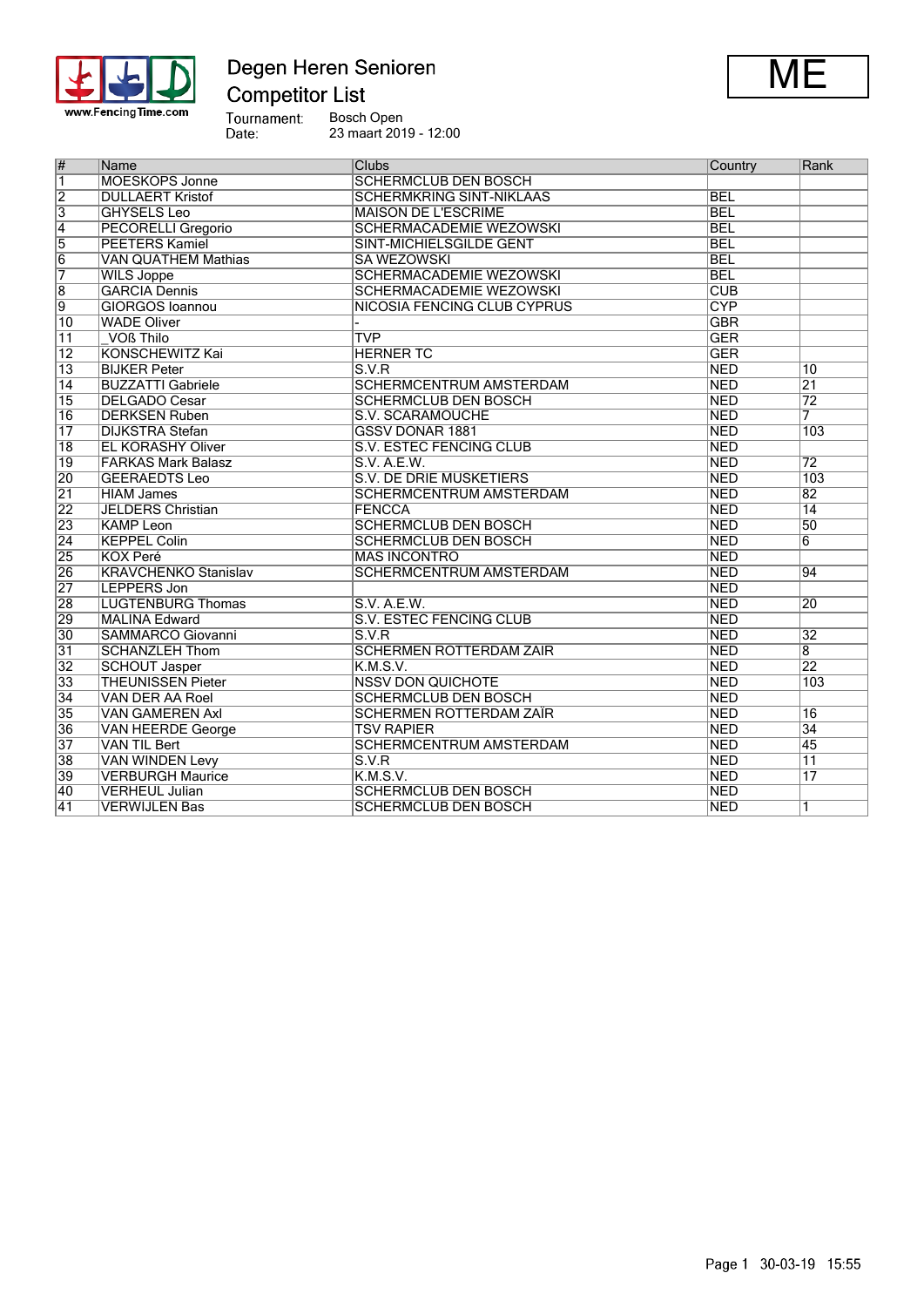|                                                                                        | <b>Bosch Open</b>                                                                            |  |  |  |  |  |  |  |
|----------------------------------------------------------------------------------------|----------------------------------------------------------------------------------------------|--|--|--|--|--|--|--|
|                                                                                        | Den Bosch                                                                                    |  |  |  |  |  |  |  |
|                                                                                        | 23 maart 2019                                                                                |  |  |  |  |  |  |  |
|                                                                                        | Degen Heren Senioren                                                                         |  |  |  |  |  |  |  |
| Total # of competitors: 41<br>Total # of pools: $6$                                    |                                                                                              |  |  |  |  |  |  |  |
| Round 1                                                                                | 6 pools<br>1 pool of 6 and 5 pools of 7<br>All competitors (100%) promoted to the next round |  |  |  |  |  |  |  |
| Round 2<br>Incomplete DE table of 64 fenced through the finals, no fence-off for third |                                                                                              |  |  |  |  |  |  |  |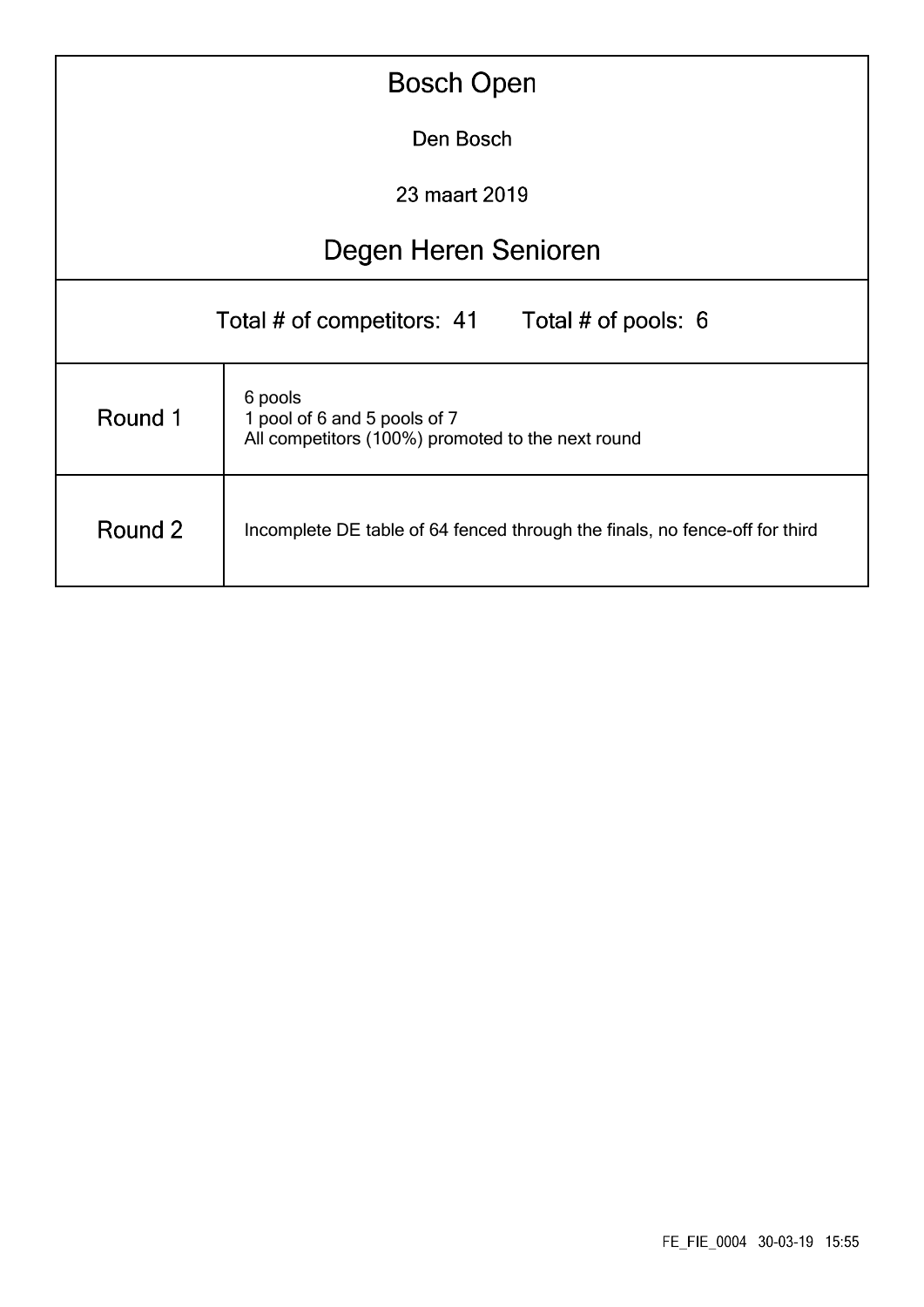

## Degen Heren Senioren Seeding for Round #1 - Pool



Tournament:<br>Date:<br>FIE Document: Bosch Open 23 maart 2019 - 12:00 FE\_FIE\_0001.2

| Seed            | Name                        | Club                               | Country                 | Rank                    | Notes |
|-----------------|-----------------------------|------------------------------------|-------------------------|-------------------------|-------|
| $\overline{1}$  | <b>VERWIJLEN Bas</b>        | <b>SCHERMCLUB DEN BOSCH</b>        | <b>NED</b>              | 1                       |       |
| $\overline{2}$  | <b>KEPPEL Colin</b>         | <b>SCHERMCLUB DEN BOSCH</b>        | <b>NED</b>              | $6\overline{6}$         |       |
| $\overline{3}$  | <b>DERKSEN Ruben</b>        | S.V. SCARAMOUCHE                   | <b>NED</b>              | 7                       |       |
|                 | <b>SCHANZLEH Thom</b>       | <b>SCHERMEN ROTTERDAM ZAÏR</b>     | <b>NED</b>              | $\overline{\mathbf{8}}$ |       |
| $\frac{4}{5}$   | <b>BIJKER Peter</b>         | S.V.R                              | <b>NED</b>              | $\overline{10}$         |       |
| $\overline{6}$  | <b>VAN WINDEN Levy</b>      | S.V.R                              | <b>NED</b>              | $\overline{11}$         |       |
| 7               | <b>JELDERS Christian</b>    | <b>FENCCA</b>                      | <b>NED</b>              | $\overline{14}$         |       |
| $\overline{8}$  | <b>VAN GAMEREN Axl</b>      | <b>SCHERMEN ROTTERDAM ZAÏR</b>     | <b>NED</b>              | 16                      |       |
| $\overline{9}$  | <b>VERBURGH Maurice</b>     | K.M.S.V.                           | <b>NED</b>              | $\overline{17}$         |       |
| $\overline{10}$ | <b>LUGTENBURG Thomas</b>    | S.V. A.E.W.                        | <b>NED</b>              | $\overline{20}$         |       |
| $\overline{11}$ | <b>BUZZATTI Gabriele</b>    | <b>SCHERMCENTRUM AMSTERDAM</b>     | <b>NED</b>              | $\overline{21}$         |       |
| $\overline{12}$ | <b>SCHOUT Jasper</b>        | K.M.S.V.                           | <b>NED</b>              | $\overline{22}$         |       |
| $\overline{13}$ | <b>SAMMARCO Giovanni</b>    | S.V.R                              | <b>NED</b>              | $\overline{32}$         |       |
| $\overline{14}$ | <b>VAN HEERDE George</b>    | <b>TSV RAPIER</b>                  | <b>NED</b>              | $\overline{34}$         |       |
| $\overline{15}$ | <b>VAN TIL Bert</b>         | SCHERMCENTRUM AMSTERDAM            | <b>NED</b>              | $\overline{45}$         |       |
| 16              | <b>KAMP Leon</b>            | <b>SCHERMCLUB DEN BOSCH</b>        | <b>NED</b>              | $\overline{50}$         |       |
| $\overline{17}$ | <b>DELGADO Cesar</b>        | <b>SCHERMCLUB DEN BOSCH</b>        | <b>NED</b>              | $\overline{72}$         |       |
| $\overline{18}$ | <b>FARKAS Mark Balasz</b>   | S.V. A.E.W.                        | <b>NED</b>              | $\overline{72}$         |       |
| 19              | <b>HIAM James</b>           | <b>SCHERMCENTRUM AMSTERDAM</b>     | <b>NED</b>              | $\overline{82}$         |       |
| 20              | <b>KRAVCHENKO Stanislav</b> | <b>SCHERMCENTRUM AMSTERDAM</b>     | <b>NED</b>              | $\overline{94}$         |       |
| $\overline{21}$ | <b>DIJKSTRA Stefan</b>      | <b>GSSV DONAR 1881</b>             | <b>NED</b>              | 103                     |       |
| 22              | <b>THEUNISSEN Pieter</b>    | <b>NSSV DON QUICHOTE</b>           | <b>NED</b>              | 103                     |       |
| $\overline{23}$ | <b>GEERAEDTS Leo</b>        | S.V. DE DRIE MUSKETIERS            | <b>NED</b>              | $\overline{103}$        |       |
| $\overline{24}$ | VAN DER AA Roel             | <b>SCHERMCLUB DEN BOSCH</b>        | <b>NED</b>              |                         |       |
| 25              | <b>EL KORASHY Oliver</b>    | <b>S.V. ESTEC FENCING CLUB</b>     | <b>NED</b>              |                         |       |
| 26              | <b>DULLAERT Kristof</b>     | <b>SCHERMKRING SINT-NIKLAAS</b>    | <b>BEL</b>              |                         |       |
| $\overline{27}$ | <b>GIORGOS Ioannou</b>      | <b>NICOSIA FENCING CLUB CYPRUS</b> | CYP                     |                         |       |
| 28              | <b>MOESKOPS Jonne</b>       | <b>SCHERMCLUB DEN BOSCH</b>        |                         |                         |       |
| 29              | <b>WADE Oliver</b>          |                                    | <b>GBR</b>              |                         |       |
| 30              | <b>KOX Peré</b>             | <b>MAS INCONTRO</b>                | <b>NED</b>              |                         |       |
| $\overline{31}$ | <b>VAN QUATHEM Mathias</b>  | <b>SA WEZOWSKI</b>                 | <b>BEL</b>              |                         |       |
| 32              | <b>VERHEUL Julian</b>       | <b>SCHERMCLUB DEN BOSCH</b>        | <b>NED</b>              |                         |       |
| 33              | <b>WILS Joppe</b>           | SCHERMACADEMIE WEZOWSKI            | <b>BEL</b>              |                         |       |
| $\overline{34}$ | <b>LEPPERS Jon</b>          |                                    | <b>NED</b>              |                         |       |
| 35              | <b>GARCIA Dennis</b>        | <b>SCHERMACADEMIE WEZOWSKI</b>     | $\overline{\text{CUB}}$ |                         |       |
| 36              | <b>PEETERS Kamiel</b>       | SINT-MICHIELSGILDE GENT            | <b>BEL</b>              |                         |       |
| 37              | <b>PECORELLI Gregorio</b>   | SCHERMACADEMIE WEZOWSKI            | <b>BEL</b>              |                         |       |
| 38              | <b>KONSCHEWITZ Kai</b>      | <b>HERNER TC</b>                   | <b>GER</b>              |                         |       |
| 39              | VOß Thilo                   | <b>TVP</b>                         | <b>GER</b>              |                         |       |
| 40              | <b>GHYSELS Leo</b>          | <b>MAISON DE L'ESCRIME</b>         | <b>BEL</b>              |                         |       |
| 41              | <b>MALINA Edward</b>        | S.V. ESTEC FENCING CLUB            | <b>NED</b>              |                         |       |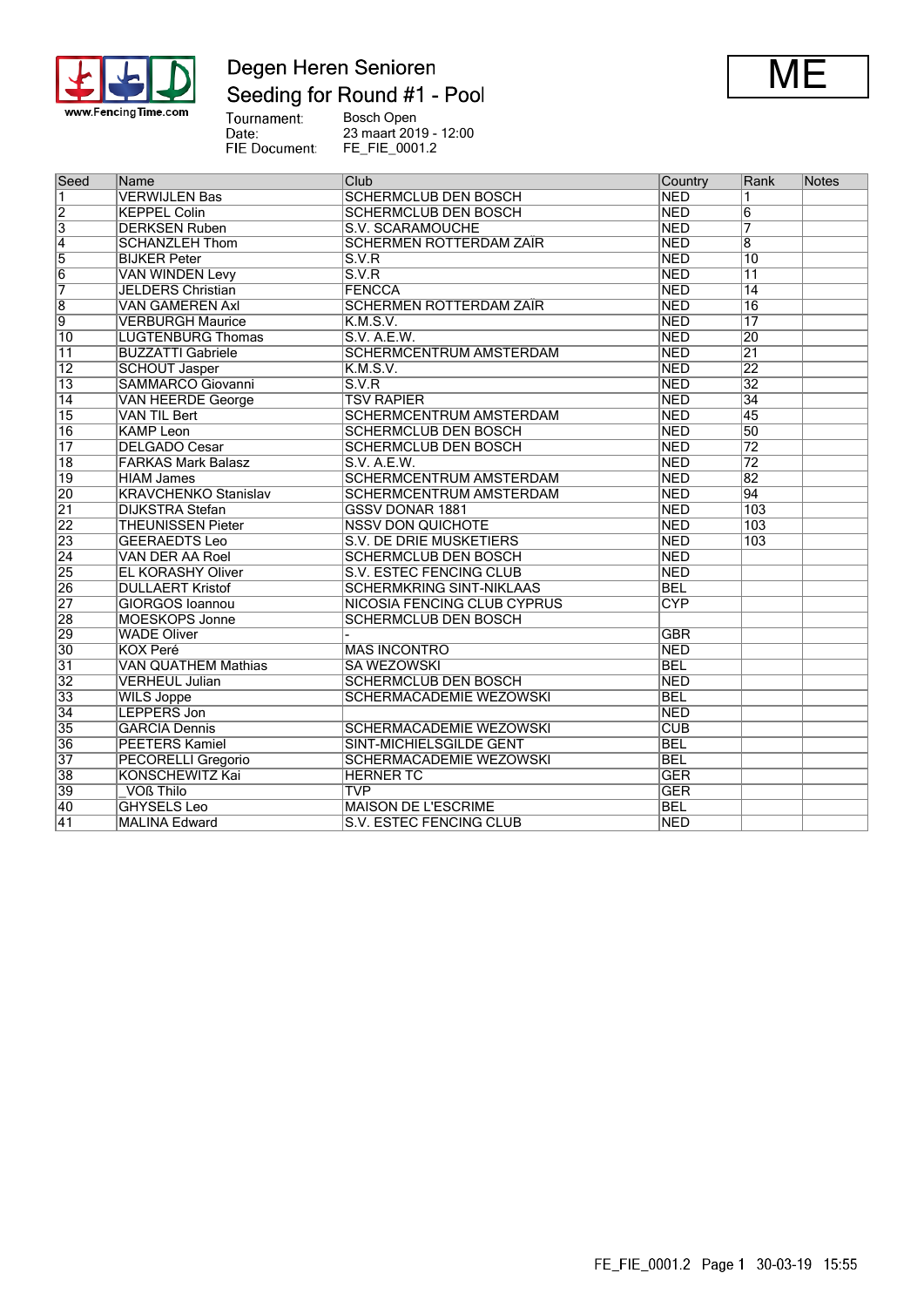

### Degen Heren Senioren Round #1 Pool Results



Tournament: Bosch Open Date: 23 maart 2019 - 12:00 FIE Document: FE\_FIE\_0007

|                       | Strip 6                  | Referee(s):                             |                |                |                |                |                |                |                |                |                |        |    |      |        |
|-----------------------|--------------------------|-----------------------------------------|----------------|----------------|----------------|----------------|----------------|----------------|----------------|----------------|----------------|--------|----|------|--------|
| <b>Name</b>           |                          | Affiliation                             | #              |                | 2              | 3              | 4              | 5              | 6              | 7              | V              | V/M TS |    | - TR | -Ind l |
| <b>VERWIJLEN Bas</b>  |                          | SCHERMCLUB DEN BOSCH /<br><b>NFD</b>    | 1              |                | V <sub>5</sub> | V5             | V <sub>5</sub> | V <sub>5</sub> | V <sub>5</sub> | V <sub>5</sub> | 6              | 1,00   | 30 | 5    | 25     |
| <b>HIAM James</b>     |                          | <b>SCHERMCENTRUM</b><br>AMSTERDAM / NED | $\overline{2}$ | D <sub>0</sub> |                | D <sub>3</sub> | D4             | D <sub>3</sub> | V <sub>5</sub> | V <sub>5</sub> | $\overline{2}$ | 0,33   | 20 | 24   | $-4$   |
| <b>SCHOUT Jasper</b>  |                          | K.M.S.V. / NED                          | 3              | D1             | V4             |                | D4             | D4             | D <sub>2</sub> | V <sub>5</sub> | $\overline{2}$ | 0,33   | 20 | 27   | -7     |
|                       | KONSCHEWITZ Kai          | <b>HERNER TC / GER</b>                  | 4              | D <sub>2</sub> | V5             | V5             |                | V <sub>5</sub> | V5             | V <sub>5</sub> | 5              | 0,83   | 27 | 18   | -9     |
| <b>PEETERS Kamiel</b> |                          | SINT-MICHIELSGILDE GENT /<br><b>BFI</b> | 5              | D1             | V <sub>5</sub> | V <sub>5</sub> | D <sub>3</sub> |                | V <sub>5</sub> | V <sub>5</sub> | 4              | 0,67   | 24 | 20   | 4      |
|                       | <b>SAMMARCO Giovanni</b> | S.V.R/NED                               | 6              | D <sub>0</sub> | D <sub>2</sub> | V5             | D1             | D <sub>2</sub> |                | V <sub>5</sub> | $\overline{2}$ | 0,33   | 15 | 26   | $-11$  |
|                       | <b>EL KORASHY Oliver</b> | S.V. ESTEC FENCING CLUB /<br><b>NED</b> | 7              | D1             | D3             | D4             | D1             | D1             | D4             |                | $\mathbf 0$    | 0,00   | 14 | 30   | $-16$  |

| Strip 7                  | Referee(s):                                    |                |                |                |                |                |                |                |                |                |      |    |                 |       |
|--------------------------|------------------------------------------------|----------------|----------------|----------------|----------------|----------------|----------------|----------------|----------------|----------------|------|----|-----------------|-------|
| Name                     | Affiliation                                    | #              |                | 2              | 3              | 4              | 5              | 6              | 7              | V              |      |    | V/M TS TR Ind   |       |
| VAN HEERDE George        | <b>TSV RAPIER / NED</b>                        | 1              |                | D4             | V5             | V5             | V5             | D <sub>2</sub> | V <sub>5</sub> | 4              | 0.67 | 26 | 20              | 6     |
| <b>VOß Thilo</b>         | TVP / GER                                      | $\overline{2}$ | V <sub>5</sub> |                | V5             | V5             | V <sub>5</sub> | V <sub>5</sub> | D <sub>2</sub> | 5              | 0,83 | 27 | 23              | 4     |
| <b>GARCIA Dennis</b>     | <b>SCHERMACADEMIE</b><br>WFZOWSKI/CUB          | 3              | D4             | D <sub>4</sub> |                | V5             | V5             | D <sub>2</sub> | D <sub>2</sub> | $\overline{2}$ | 0,33 | 22 | 26              | -4    |
| <b>DULLAERT Kristof</b>  | <b>SCHERMKRING SINT-NIKLAAS/</b><br><b>BFI</b> | $\overline{4}$ | D <sub>2</sub> | D4             | D <sub>3</sub> |                | V5             | D1             | D1             | 1              | 0,17 | 16 | 27              | $-11$ |
| <b>GEERAEDTS Leo</b>     | S.V. DE DRIE MUSKETIERS /<br><b>NFD</b>        | 5              | D <sub>2</sub> | D <sub>3</sub> | D <sub>3</sub> | D <sub>2</sub> |                | D <sub>1</sub> | D4             | $\mathbf 0$    | 0.00 | 15 | 30              | $-15$ |
| <b>KEPPEL Colin</b>      | SCHERMCLUB DEN BOSCH /<br><b>NFD</b>           | 6              | V5             | D <sub>3</sub> | V5             | V5             | V5             |                | V5             | 5              | 0,83 | 28 | 15 <sub>1</sub> | 13    |
| <b>BUZZATTI Gabriele</b> | <b>SCHERMCENTRUM</b><br>AMSTERDAM / NED        | 7              | D <sub>2</sub> | V5             | V5             | V5             | V5             | D4             |                | 4              | 0,67 | 26 | 19              | 7     |

|                       | Strip 8                   | Referee(s):                             |    |                |                |                |                |                |                |                |                |      |     |     |       |
|-----------------------|---------------------------|-----------------------------------------|----|----------------|----------------|----------------|----------------|----------------|----------------|----------------|----------------|------|-----|-----|-------|
| <b>Name</b>           |                           | Affiliation                             | #  |                | 2              | 3              | 4              | 5              | 6              | 7              | v              | V/M  | TS. | TR. | Ind   |
| <b>DERKSEN Ruben</b>  |                           | S.V. SCARAMOUCHE / NED                  |    |                | V5             | V4             | V5             | V <sub>5</sub> | V5             | V5             | 6              | 1,00 | 29  | 10  | 19    |
| <b>VERHEUL Julian</b> |                           | SCHERMCLUB DEN BOSCH /<br><b>NFD</b>    | 2  | D <sub>2</sub> |                | D <sub>2</sub> | D <sub>3</sub> | V5             | D4             | D1             | 1              | 0.17 | 17  | 29  | $-12$ |
|                       | <b>GIORGOS</b> Ioannou    | NICOSIA FENCING CLUB<br>CYPRUS / CYP    | 3  | D <sub>2</sub> | V5             |                | D <sub>3</sub> | V5             | D <sub>3</sub> | V5             | 3              | 0,50 | 23  | 18  | 5     |
|                       | <b>LUGTENBURG Thomas</b>  | S.V. A.E.W. / NED                       | 4  | D <sub>0</sub> | V <sub>5</sub> | V5             |                | V <sub>5</sub> | V5             | V5             | 5              | 0.83 | 25  | 21  | 4     |
|                       | <b>THEUNISSEN Pieter</b>  | NSSV DON QUICHOTE / NED                 | 5. | D <sub>2</sub> | D4             | D <sub>2</sub> | D <sub>2</sub> |                | V5             | D1             | 1              | 0.17 | 16  | 28  | $-12$ |
|                       | <b>PECORELLI Gregorio</b> | <b>SCHERMACADEMIE</b><br>WEZOWSKI / BEL | 6  | D4             | V5             | V5             | D4             | D <sub>3</sub> |                | D <sub>2</sub> | $\overline{2}$ | 0.33 | 23  | 27  | $-4$  |
| <b>VAN TIL Bert</b>   |                           | <b>SCHERMCENTRUM</b><br>AMSTERDAM / NED | 7  | D0             | V5             | D <sub>0</sub> | D4             | V5             | V5             |                | 3              | 0,50 | 19  | 19  | 0     |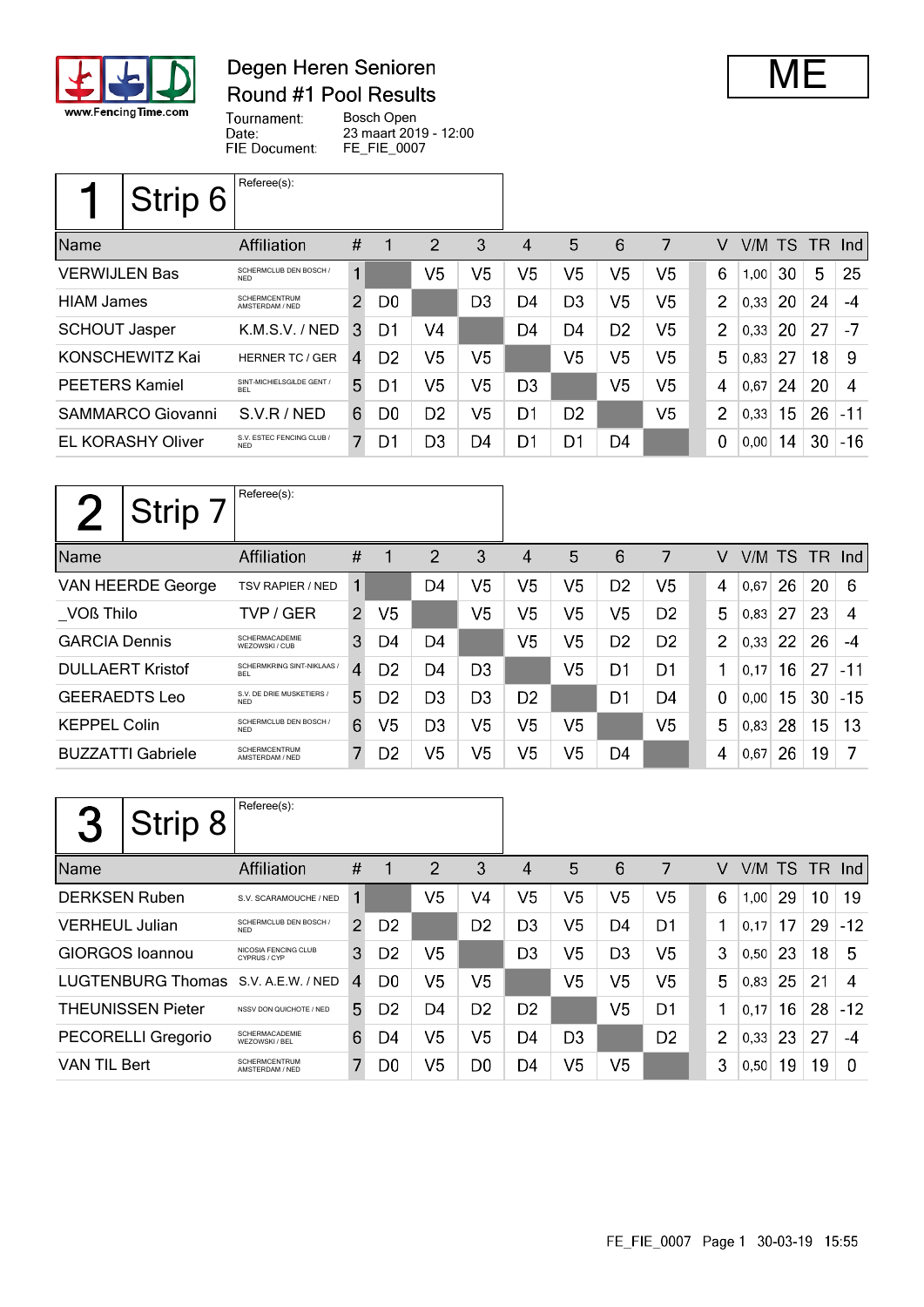|                        | Strip 16                | Referee(s):                             |                |                |                |                |                |                |                |                |   |        |    |        |       |
|------------------------|-------------------------|-----------------------------------------|----------------|----------------|----------------|----------------|----------------|----------------|----------------|----------------|---|--------|----|--------|-------|
| <b>Name</b>            |                         | Affiliation                             | #              |                | 2              | 3              | 4              | 5              | 6              | 7              | V | V/M TS |    | TR Ind |       |
| <b>KAMP Leon</b>       |                         | SCHERMCLUB DEN BOSCH /<br><b>NFD</b>    | 1              |                | D <sub>1</sub> | D <sub>3</sub> | V <sub>5</sub> | V <sub>5</sub> | V <sub>5</sub> | D <sub>2</sub> | 3 | 0,50   | 21 | 23     | $-2$  |
| <b>WILS Joppe</b>      |                         | <b>SCHERMACADEMIE</b><br>WEZOWSKI / BEL | $\overline{2}$ | V5             |                | D <sub>2</sub> | V5             | V <sub>5</sub> | V <sub>5</sub> | V <sub>1</sub> | 5 | 0,83   | 23 | 16     | 7     |
|                        | <b>SCHANZLEH Thom</b>   | SCHERMEN ROTTERDAM ZAÏR /<br><b>NED</b> | 3              | V5             | V5             |                | V5             | V <sub>5</sub> | V <sub>5</sub> | V <sub>5</sub> | 6 | 1,00   | 30 | 13     | 17    |
|                        | MOESKOPS Jonne          | SCHERMCLUB DEN BOSCH                    | $\overline{4}$ | D <sub>2</sub> | D <sub>2</sub> | D1             |                | D <sub>3</sub> | V <sub>5</sub> | D <sub>2</sub> | 1 | 0.17   | 15 | 27     | $-12$ |
| <b>MALINA Edward</b>   |                         | S.V. ESTEC FENCING CLUB /<br><b>NED</b> | 5              | D <sub>3</sub> | D4             | D <sub>4</sub> | V5             |                | V <sub>5</sub> | D <sub>2</sub> | 2 | 0,33   | 23 | 24     | $-1$  |
| <b>DIJKSTRA Stefan</b> |                         | GSSV DONAR 1881 / NED                   | 6              | D <sub>3</sub> | D <sub>4</sub> | D <sub>0</sub> | D <sub>2</sub> | D <sub>1</sub> |                | V <sub>5</sub> | 1 | 0,17   | 15 | 27     | $-12$ |
|                        | <b>VERBURGH Maurice</b> | K.M.S.V. / NED                          | 7.             | V <sub>5</sub> | D <sub>0</sub> | D <sub>3</sub> | V <sub>5</sub> | V <sub>5</sub> | D <sub>2</sub> |                | 3 | 0,50   | 20 | 17     | 3     |

| $\overline{\phantom{a}}$ | Strip 17                    | Referee(s):                             |                |                |                |                |                |                |                |                |                |        |    |     |            |
|--------------------------|-----------------------------|-----------------------------------------|----------------|----------------|----------------|----------------|----------------|----------------|----------------|----------------|----------------|--------|----|-----|------------|
| Name                     |                             | <b>Affiliation</b>                      | #              | 1              | 2              | 3              | 4              | 5              | 6              | 7              | V              | V/M TS |    | TR. | <b>Ind</b> |
| LEPPERS Jon              |                             | <b>NED</b>                              | 1              |                | V5             | V5             | D4             | D1             | D <sub>2</sub> | D <sub>0</sub> | $\overline{2}$ | 0,33   | 17 | 27  | $-10$      |
| <b>WADE Oliver</b>       |                             | $-$ / GBR                               | $\overline{2}$ | D <sub>3</sub> |                | V5             | V5             | V5             | D4             | D <sub>3</sub> | 3              | 0,50   | 25 | 24  |            |
| <b>GHYSELS Leo</b>       |                             | MAISON DE L'ESCRIME / BEL               | 3              | D4             | D <sub>2</sub> |                | D1             | V5             | V5             | V <sub>5</sub> | 3              | 0,50   | 22 | 23  | -1         |
| <b>DELGADO Cesar</b>     |                             | SCHERMCLUB DEN BOSCH /<br><b>NED</b>    | $\overline{4}$ | V5             | D4             | V5             |                | V4             | D <sub>3</sub> | D <sub>3</sub> | 3              | 0,50   | 24 | 23  | 1          |
|                          | <b>KRAVCHENKO Stanislav</b> | <b>SCHERMCENTRUM</b><br>AMSTERDAM / NED | 5              | V5             | D <sub>3</sub> | D1             | D <sub>3</sub> |                | D <sub>2</sub> | D <sub>0</sub> | 1              | 0,17   | 14 | 25  | $-11$      |
| <b>BIJKER Peter</b>      |                             | S.V.R/NED                               | 6              | V5             | V5             | D <sub>3</sub> | V5             | V <sub>5</sub> |                | D <sub>3</sub> | 4              | 0,67   | 26 | 21  | 5          |
|                          | <b>VAN GAMEREN Axl</b>      | SCHERMEN ROTTERDAM ZAÏR /<br><b>NED</b> | $\mathbf{7}$   | V <sub>5</sub> | V5             | D4             | V5             | V5             | V <sub>5</sub> |                | 5              | 0.83   | 29 | 14  | 15         |

|                          | Strip 3                    | Referee(s):                          |   |                |                |                |                |                |                |             |        |    |    |          |
|--------------------------|----------------------------|--------------------------------------|---|----------------|----------------|----------------|----------------|----------------|----------------|-------------|--------|----|----|----------|
| Name                     |                            | Affiliation                          | # |                | $\overline{2}$ | 3              | $\overline{4}$ | 5              | 6              | V           | V/M TS |    |    | $TR$ Ind |
|                          | <b>VAN QUATHEM Mathias</b> | SA WEZOWSKI / BEL                    |   |                | D <sub>1</sub> | V <sub>5</sub> | D <sub>4</sub> | V <sub>5</sub> | V <sub>5</sub> | 3           | 0,60   | 20 | 17 | 3        |
|                          | <b>VAN WINDEN Levy</b>     | S.V.R/NED                            | 2 | V <sub>5</sub> |                | V <sub>5</sub> | V <sub>5</sub> | V <sub>5</sub> | D <sub>1</sub> | 4           | 0,80   | 21 | 8  | 13       |
| VAN DER AA Roel          |                            | SCHERMCLUB DEN BOSCH /<br><b>NFD</b> | 3 | D <sub>3</sub> | D <sub>2</sub> |                | D <sub>2</sub> | V <sub>5</sub> | D <sub>2</sub> | 1           | 0,20   | 14 | 20 | -6       |
|                          | <b>FARKAS Mark Balasz</b>  | S.V. A.E.W. / NED                    | 4 | V <sub>5</sub> | D <sub>0</sub> | V <sub>5</sub> |                | V <sub>5</sub> | D <sub>1</sub> | 3           | 0,60   | 16 | 17 | -1       |
| <b>KOX Peré</b>          |                            | MAS INCONTRO / NED                   | 5 | D <sub>1</sub> | D <sub>0</sub> | D <sub>0</sub> | D1             |                | D <sub>1</sub> | $\mathbf 0$ | 0,00   | 3  | 25 | $-22$    |
| <b>JELDERS Christian</b> |                            | FENCCA / NED                         | 6 | D <sub>3</sub> | V <sub>5</sub> | V <sub>5</sub> | V <sub>5</sub> | V <sub>5</sub> |                | 4           | 0,80   | 23 | 10 | 13       |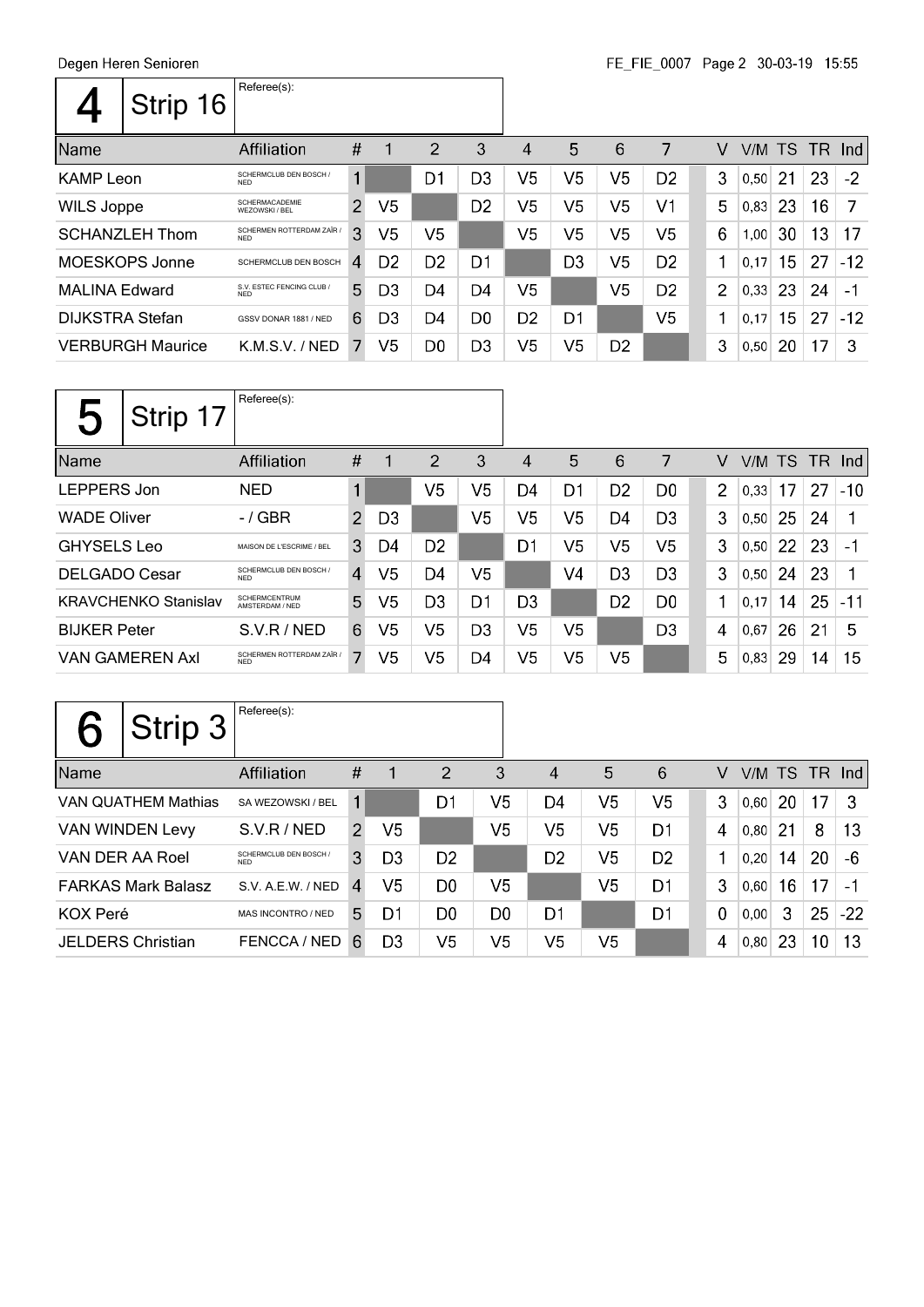

# Degen Heren Senioren Seeding for Round #2 - DE



Tournament:<br>Date:<br>FIE Document:

Bosch Open 23 maart 2019 - 12:00 FE\_FIE\_0008

| Seed            | Name                        | Club                               | Country    | $\vee$                  | V/M               | TS              | TR              | Ind   | <b>Notes</b> |
|-----------------|-----------------------------|------------------------------------|------------|-------------------------|-------------------|-----------------|-----------------|-------|--------------|
| 1               | <b>VERWIJLEN Bas</b>        | <b>SCHERMCLUB DEN BOSCH</b>        | <b>NED</b> | $\overline{6}$          | 1,00              | 30              | 5               | $+25$ | Advanced     |
| $\overline{2}$  | <b>DERKSEN Ruben</b>        | <b>S.V. SCARAMOUCHE</b>            | <b>NED</b> | 6                       | 1,00              | 29              | 10              | $+19$ | Advanced     |
| $\overline{3}$  | <b>SCHANZLEH Thom</b>       | <b>SCHERMEN ROTTERDAM ZAÏR</b>     | <b>NED</b> | 6                       | 1,00              | $\overline{30}$ | 13              | $+17$ | Advanced     |
| $\overline{4}$  | <b>VAN GAMEREN Axl</b>      | SCHERMEN ROTTERDAM ZAÏR            | <b>NED</b> | 5                       | 0,83              | 29              | 14              | $+15$ | Advanced     |
| $\overline{5}$  | <b>KEPPEL Colin</b>         | <b>SCHERMCLUB DEN BOSCH</b>        | <b>NED</b> | $\overline{5}$          | 0,83              | 28              | $\overline{15}$ | $+13$ | Advanced     |
| $\overline{6}$  | <b>KONSCHEWITZ Kai</b>      | <b>HERNER TC</b>                   | <b>GER</b> | 5                       | 0,83              | $\overline{27}$ | $\overline{18}$ | $+9$  | Advanced     |
| $\overline{7}$  | <b>WILS Joppe</b>           | <b>SCHERMACADEMIE WEZOWSKI</b>     | <b>BEL</b> | $\overline{5}$          | 0,83              | 23              | $\overline{16}$ | $+7$  | Advanced     |
| $\overline{8}$  | <b>VOß Thilo</b>            | TVP                                | <b>GER</b> | $\overline{5}$          | 0,83              | 27              | 23              | $+4$  | Advanced     |
| $\overline{9}$  | <b>LUGTENBURG Thomas</b>    | S.V. A.E.W.                        | <b>NED</b> | 5                       | 0,83              | 25              | $\overline{21}$ | $+4$  | Advanced     |
| $\overline{10}$ | <b>JELDERS Christian</b>    | <b>FENCCA</b>                      | <b>NED</b> | 4                       | 0.80              | $\overline{23}$ | $\overline{10}$ | $+13$ | Advanced     |
| $\overline{11}$ | <b>VAN WINDEN Levy</b>      | S.V.R                              | <b>NED</b> | 4                       | 0,80              | $\overline{21}$ | 8               | $+13$ | Advanced     |
| $\overline{12}$ | <b>BUZZATTI Gabriele</b>    | SCHERMCENTRUM AMSTERDAM            | <b>NED</b> | 4                       | 0,67              | 26              | $\overline{19}$ | $+7$  | Advanced     |
| $\overline{13}$ | <b>VAN HEERDE George</b>    | <b>TSV RAPIER</b>                  | <b>NED</b> | $\overline{4}$          | 0,67              | 26              | 20              | $+6$  | Advanced     |
| $\overline{14}$ | <b>BIJKER Peter</b>         | S.V.R                              | <b>NED</b> | $\overline{\mathbf{4}}$ | 0,67              | 26              | $\overline{21}$ | $+5$  | Advanced     |
| $\overline{15}$ | <b>PEETERS Kamiel</b>       | SINT-MICHIELSGILDE GENT            | <b>BEL</b> | 4                       | 0,67              | $\overline{24}$ | $\overline{20}$ | $+4$  | Advanced     |
| $\overline{16}$ | <b>VAN QUATHEM Mathias</b>  | <b>SA WEZOWSKI</b>                 | <b>BEL</b> | 3                       | 0,60              | 20              | $\overline{17}$ | $+3$  | Advanced     |
| $\overline{17}$ | <b>FARKAS Mark Balasz</b>   | S.V. A.E.W.                        | <b>NED</b> | $\overline{3}$          | 0,60              | 16              | $\overline{17}$ | $-1$  | Advanced     |
| $\overline{18}$ | <b>GIORGOS</b> Ioannou      | <b>NICOSIA FENCING CLUB CYPRUS</b> | <b>CYP</b> | $\overline{\mathbf{3}}$ | 0, 50             | 23              | $\overline{18}$ | $+5$  | Advanced     |
| $\overline{19}$ | <b>VERBURGH Maurice</b>     | K.M.S.V.                           | <b>NED</b> | $\overline{3}$          | 0,50              | 20              | $\overline{17}$ | $+3$  | Advanced     |
| 20              | <b>WADE Oliver</b>          |                                    | <b>GBR</b> | 3                       | 0,50              | 25              | 24              | $+1$  | Advanced     |
| $\overline{21}$ | <b>DELGADO Cesar</b>        | SCHERMCLUB DEN BOSCH               | <b>NED</b> | $\overline{3}$          | 0, 50             | 24              | 23              | $+1$  | Advanced     |
| 22              | VAN TIL Bert                | SCHERMCENTRUM AMSTERDAM            | <b>NED</b> | $\overline{\mathbf{3}}$ | 0, 50             | $\overline{19}$ | $\overline{19}$ | 0     | Advanced     |
| 23              | <b>GHYSELS Leo</b>          | <b>MAISON DE L'ESCRIME</b>         | <b>BEL</b> | $\overline{3}$          | 0, 50             | 22              | 23              | $-1$  | Advanced     |
| $\overline{24}$ | <b>KAMP Leon</b>            | <b>SCHERMCLUB DEN BOSCH</b>        | <b>NED</b> | 3                       | 0.50              | $\overline{21}$ | 23              | $-2$  | Advanced     |
| 25              | <b>MALINA Edward</b>        | S.V. ESTEC FENCING CLUB            | <b>NED</b> | $\overline{2}$          | 0,33              | 23              | $\overline{24}$ | $-1$  | Advanced     |
| 26              | <b>PECORELLI Gregorio</b>   | <b>SCHERMACADEMIE WEZOWSKI</b>     | <b>BEL</b> | $\overline{2}$          | 0,33              | 23              | 27              | $-4$  | Advanced     |
| $\overline{27}$ | <b>GARCIA Dennis</b>        | <b>SCHERMACADEMIE WEZOWSKI</b>     | <b>CUB</b> | $\overline{2}$          | $\overline{0,33}$ | 22              | 26              | $-4$  | Advanced     |
| 28              | <b>HIAM James</b>           | <b>SCHERMCENTRUM AMSTERDAM</b>     | <b>NED</b> | $\overline{2}$          | 0,33              | 20              | 24              | $-4$  | Advanced     |
| 29              | <b>SCHOUT Jasper</b>        | K.M.S.V.                           | <b>NED</b> | $\overline{2}$          | 0,33              | 20              | 27              | -7    | Advanced     |
| 30              | <b>LEPPERS Jon</b>          |                                    | <b>NED</b> | $\overline{2}$          | 0,33              | 17              | $\overline{27}$ | $-10$ | Advanced     |
| $\overline{31}$ | <b>SAMMARCO Giovanni</b>    | S.V.R                              | <b>NED</b> | $\overline{2}$          | 0,33              | $\overline{15}$ | 26              | $-11$ | Advanced     |
| $\overline{32}$ | VAN DER AA Roel             | <b>SCHERMCLUB DEN BOSCH</b>        | <b>NED</b> | $\overline{1}$          | 0,20              | $\overline{14}$ | 20              | $-6$  | Advanced     |
| $\overline{33}$ | <b>DULLAERT Kristof</b>     | <b>SCHERMKRING SINT-NIKLAAS</b>    | <b>BEL</b> | 1                       | 0, 17             | $\overline{16}$ | $\overline{27}$ | $-11$ | Advanced     |
| 34              | <b>KRAVCHENKO Stanislav</b> | <b>SCHERMCENTRUM AMSTERDAM</b>     | <b>NED</b> | 1                       | 0,17              | $\overline{14}$ | 25              | $-11$ | Advanced     |
| 35              | <b>VERHEUL Julian</b>       | <b>SCHERMCLUB DEN BOSCH</b>        | <b>NED</b> | $\mathbf{1}$            | $\overline{0,17}$ | $\overline{17}$ | 29              | $-12$ | Advanced     |
| 36              | <b>THEUNISSEN Pieter</b>    | <b>NSSV DON QUICHOTE</b>           | <b>NED</b> | 1                       | $\overline{0,17}$ | 16              | 28              | $-12$ | Advanced     |
| 37T             | <b>DIJKSTRA Stefan</b>      | <b>GSSV DONAR 1881</b>             | <b>NED</b> | 1                       | 0, 17             | 15              | 27              | $-12$ | Advanced     |
| 37T             | <b>MOESKOPS Jonne</b>       | <b>SCHERMCLUB DEN BOSCH</b>        |            | 1                       | 0, 17             | $\overline{15}$ | 27              | $-12$ | Advanced     |
| 39              | <b>GEERAEDTS Leo</b>        | S.V. DE DRIE MUSKETIERS            | <b>NED</b> | 0                       | 0,00              | 15              | 30              | $-15$ | Advanced     |
| 40              | EL KORASHY Oliver           | S.V. ESTEC FENCING CLUB            | <b>NED</b> | 0                       | 0,00              | $\overline{14}$ | $\overline{30}$ | $-16$ | Advanced     |
| $\overline{41}$ | <b>KOX Peré</b>             | <b>MAS INCONTRO</b>                | <b>NED</b> | 0                       | 0,00              | 3               | 25              | $-22$ | Advanced     |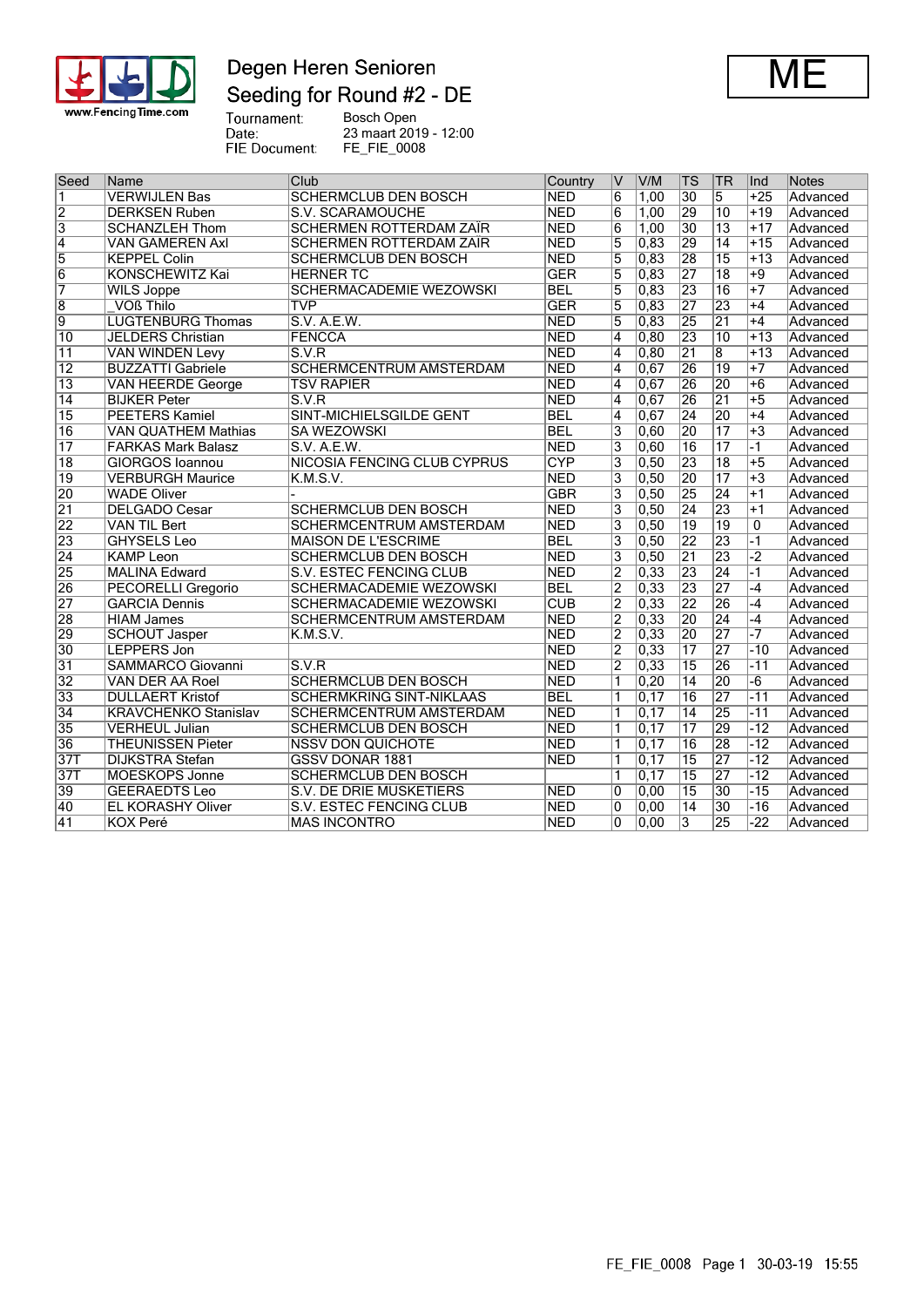#### Degen Heren Senioren - Round #2 - DE (Table of 64)

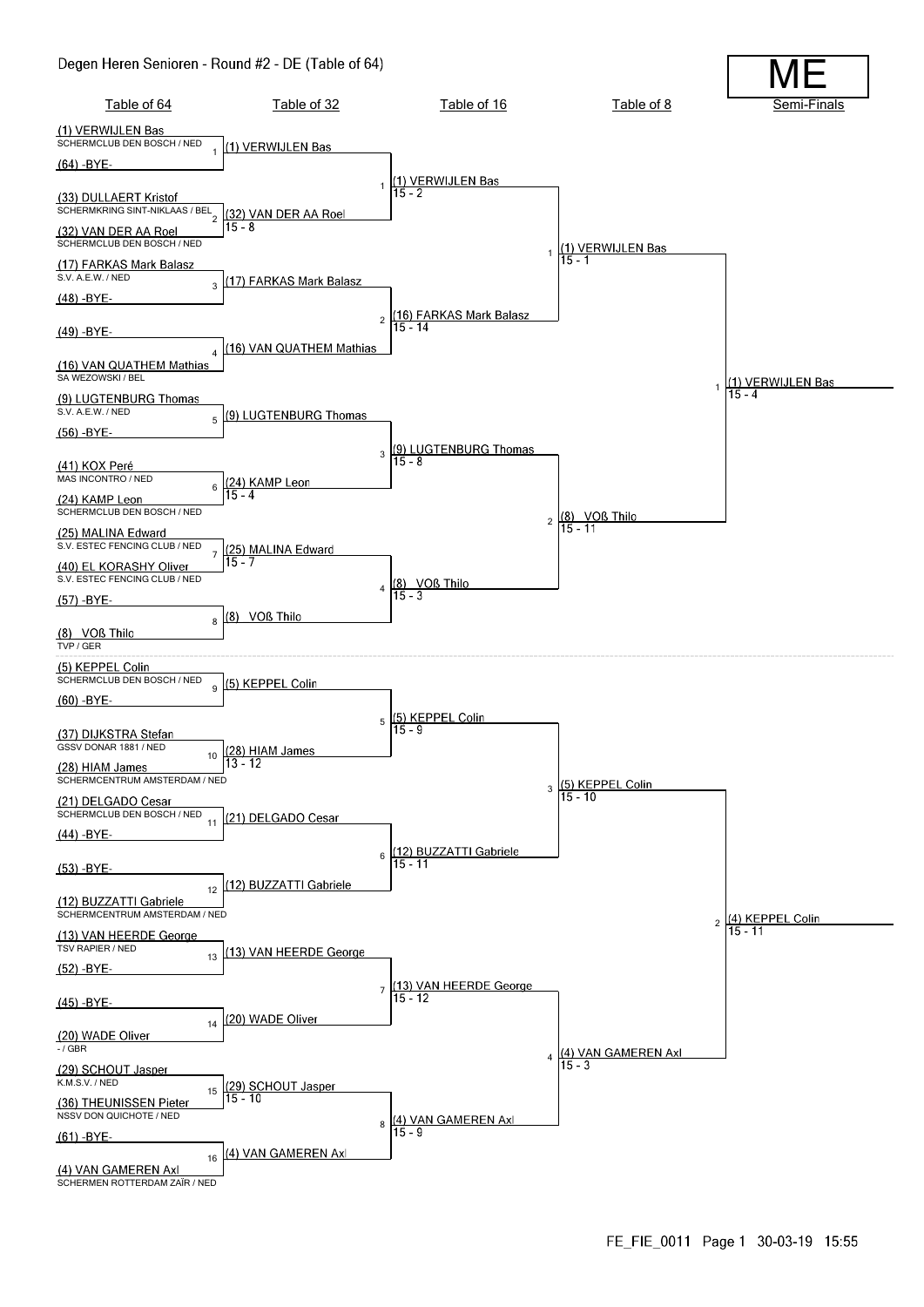#### Degen Heren Senioren - Round #2 - DE (Table of 64)

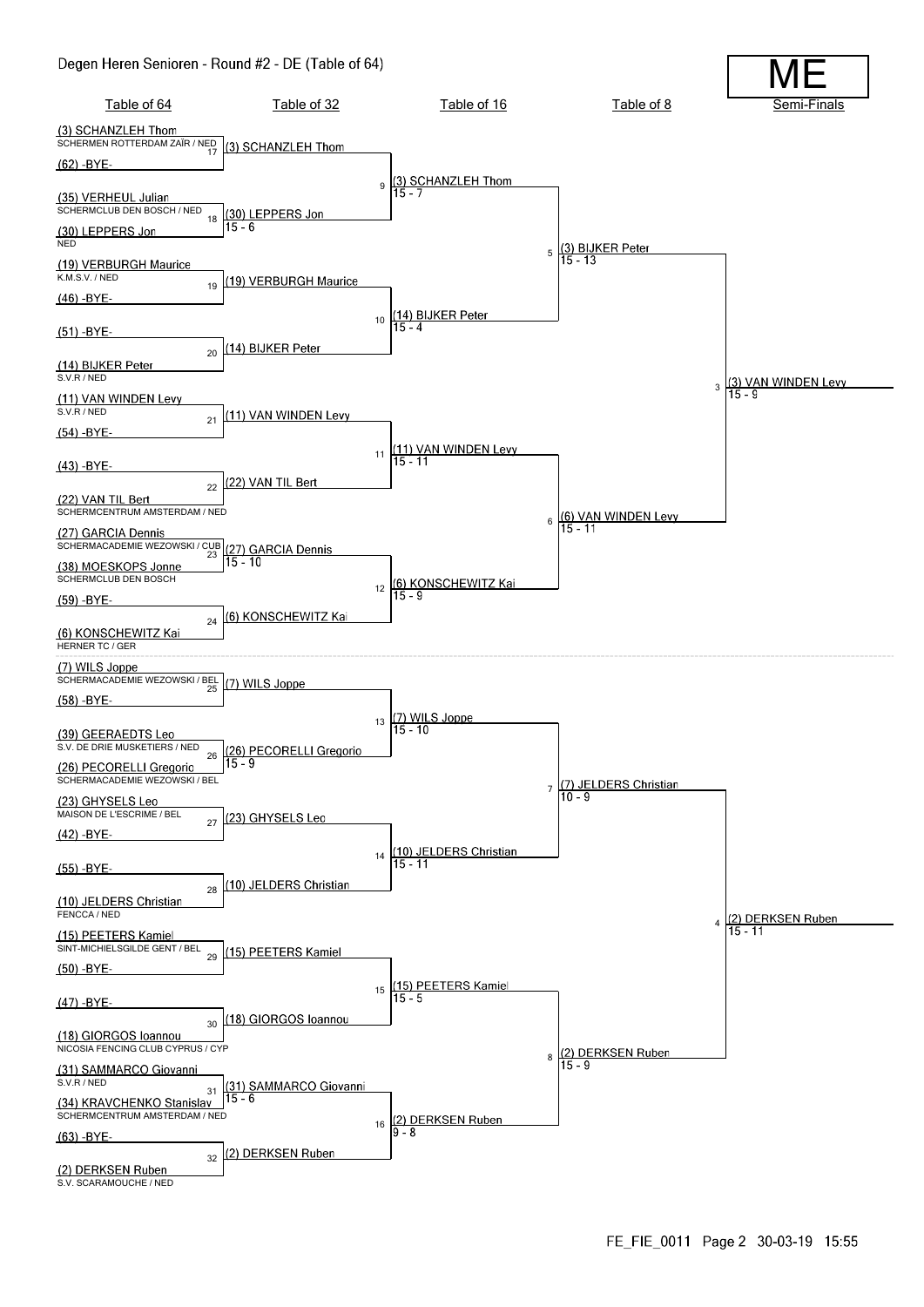

MI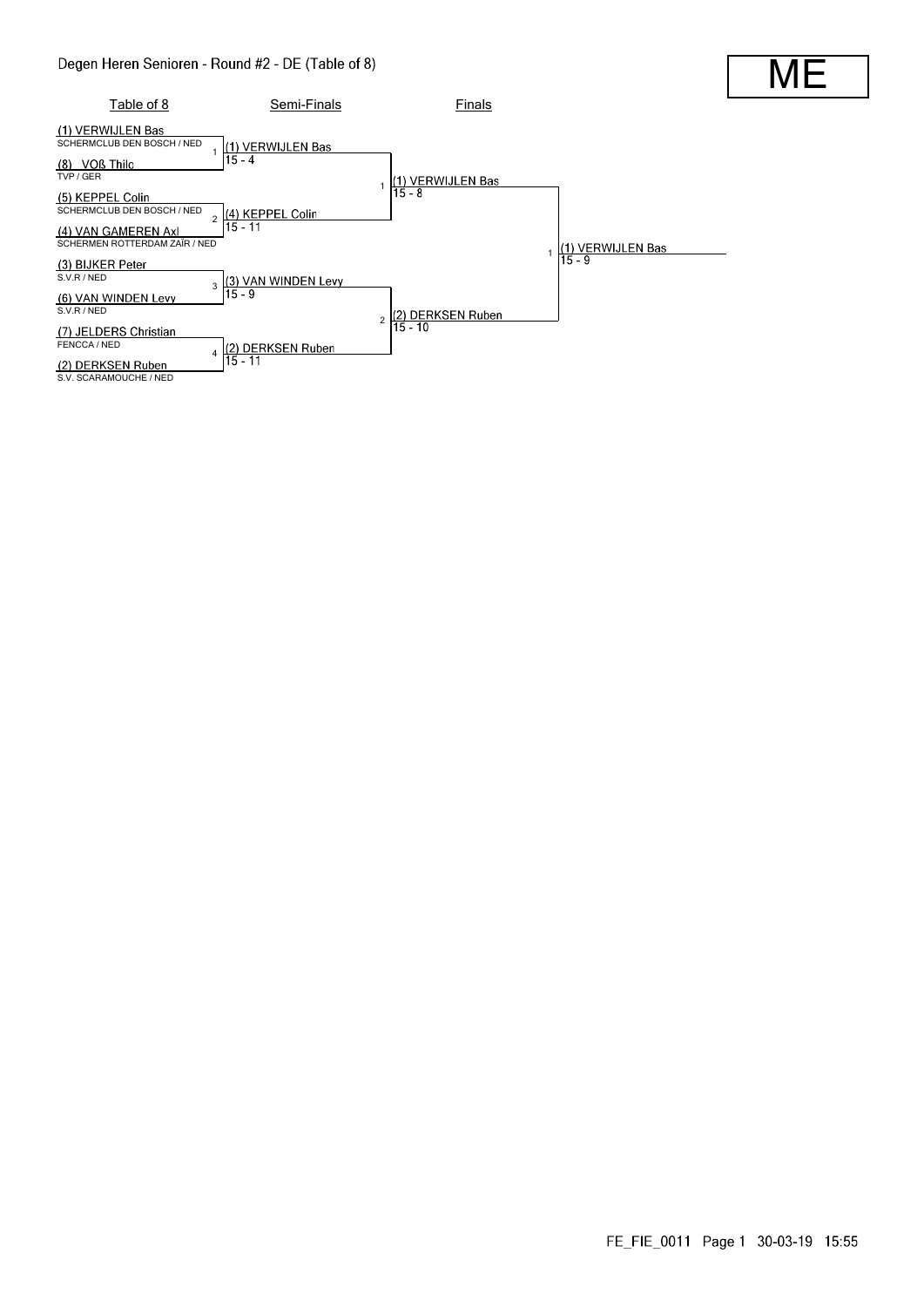

# Degen Heren Senioren **Final Ranking**



Tournament:<br>Date:<br>FIE Document: Bosch Open 23 maart 2019 - 12:00 FE\_FIE\_0012

| Place           | Name                        | <b>Clubs</b>                       | Country                 |
|-----------------|-----------------------------|------------------------------------|-------------------------|
| $\overline{1}$  | <b>VERWIJLEN Bas</b>        | <b>SCHERMCLUB DEN BOSCH</b>        | <b>NED</b>              |
| $\overline{2}$  | <b>DERKSEN Ruben</b>        | S.V. SCARAMOUCHE                   | <b>NED</b>              |
| $\overline{3T}$ | VAN WINDEN Levy             | S.V.R                              | <b>NED</b>              |
| $\overline{3T}$ | <b>KEPPEL Colin</b>         | <b>SCHERMCLUB DEN BOSCH</b>        | <b>NED</b>              |
| $\overline{5}$  | <b>VAN GAMEREN Axl</b>      | <b>SCHERMEN ROTTERDAM ZAÏR</b>     | <b>NED</b>              |
| $\overline{6}$  | VOß Thilo                   | <b>TVP</b>                         | GER                     |
| 7               | <b>JELDERS Christian</b>    | <b>FENCCA</b>                      | <b>NED</b>              |
| $\overline{8}$  | <b>BIJKER Peter</b>         | S.V.R                              | <b>NED</b>              |
| $\overline{9}$  | <b>SCHANZLEH Thom</b>       | <b>SCHERMEN ROTTERDAM ZAÏR</b>     | <b>NED</b>              |
| 10              | <b>KONSCHEWITZ Kai</b>      | <b>HERNER TC</b>                   | <b>GER</b>              |
| $\overline{11}$ | <b>WILS Joppe</b>           | <b>SCHERMACADEMIE WEZOWSKI</b>     | <b>BEL</b>              |
| $\overline{12}$ | <b>LUGTENBURG Thomas</b>    | S.V. A.E.W.                        | <b>NED</b>              |
| $\overline{13}$ | <b>BUZZATTI Gabriele</b>    | <b>SCHERMCENTRUM AMSTERDAM</b>     | <b>NED</b>              |
| $\overline{14}$ | VAN HEERDE George           | <b>TSV RAPIER</b>                  | <b>NED</b>              |
| 15              | <b>PEETERS Kamiel</b>       | <b>SINT-MICHIELSGILDE GENT</b>     | <b>BEL</b>              |
| $\overline{16}$ | <b>FARKAS Mark Balasz</b>   | S.V. A.E.W.                        | <b>NED</b>              |
| $\overline{17}$ | <b>VAN QUATHEM Mathias</b>  | <b>SA WEZOWSKI</b>                 | <b>BEL</b>              |
| $\overline{18}$ | <b>GIORGOS Ioannou</b>      | <b>NICOSIA FENCING CLUB CYPRUS</b> | <b>CYP</b>              |
| 19              | <b>VERBURGH Maurice</b>     | K.M.S.V.                           | <b>NED</b>              |
| 20              | <b>WADE Oliver</b>          |                                    | <b>GBR</b>              |
| $\overline{21}$ | <b>DELGADO Cesar</b>        | <b>SCHERMCLUB DEN BOSCH</b>        | <b>NED</b>              |
| $\overline{22}$ | VAN TIL Bert                | SCHERMCENTRUM AMSTERDAM            | <b>NED</b>              |
| 23              | <b>GHYSELS Leo</b>          | <b>MAISON DE L'ESCRIME</b>         | <b>BEL</b>              |
| $\overline{24}$ | <b>KAMP Leon</b>            | <b>SCHERMCLUB DEN BOSCH</b>        | NED                     |
| 25              | <b>MALINA Edward</b>        | S.V. ESTEC FENCING CLUB            | <b>NED</b>              |
| 26              | <b>PECORELLI Gregorio</b>   | <b>SCHERMACADEMIE WEZOWSKI</b>     | <b>BEL</b>              |
| $\overline{27}$ | <b>GARCIA Dennis</b>        | <b>SCHERMACADEMIE WEZOWSKI</b>     | $\overline{\text{CUB}}$ |
| 28              | <b>HIAM James</b>           | <b>SCHERMCENTRUM AMSTERDAM</b>     | <b>NED</b>              |
| 29              | <b>SCHOUT Jasper</b>        | K.M.S.V.                           | <b>NED</b>              |
| 30              | LEPPERS Jon                 |                                    | <b>NED</b>              |
| $\overline{31}$ | SAMMARCO Giovanni           | S.V.R                              | <b>NED</b>              |
| 32              | VAN DER AA Roel             | <b>SCHERMCLUB DEN BOSCH</b>        | <b>NED</b>              |
| 33              | <b>DULLAERT Kristof</b>     | <b>SCHERMKRING SINT-NIKLAAS</b>    | <b>BEL</b>              |
| 34              | <b>KRAVCHENKO Stanislav</b> | <b>SCHERMCENTRUM AMSTERDAM</b>     | <b>NED</b>              |
| 35              | <b>VERHEUL Julian</b>       | <b>SCHERMCLUB DEN BOSCH</b>        | <b>NED</b>              |
| 36              | <b>THEUNISSEN Pieter</b>    | <b>NSSV DON QUICHOTE</b>           | <b>NED</b>              |
| 37T             | <b>DIJKSTRA Stefan</b>      | <b>GSSV DONAR 1881</b>             | <b>NED</b>              |
| 37T             | <b>MOESKOPS Jonne</b>       | <b>SCHERMCLUB DEN BOSCH</b>        |                         |
| 39              | <b>GEERAEDTS Leo</b>        | <b>S.V. DE DRIE MUSKETIERS</b>     | NED                     |
| 40              | <b>EL KORASHY Oliver</b>    | S.V. ESTEC FENCING CLUB            | <b>NED</b>              |
| $\overline{41}$ | <b>KOX Peré</b>             | <b>MAS INCONTRO</b>                | NED                     |